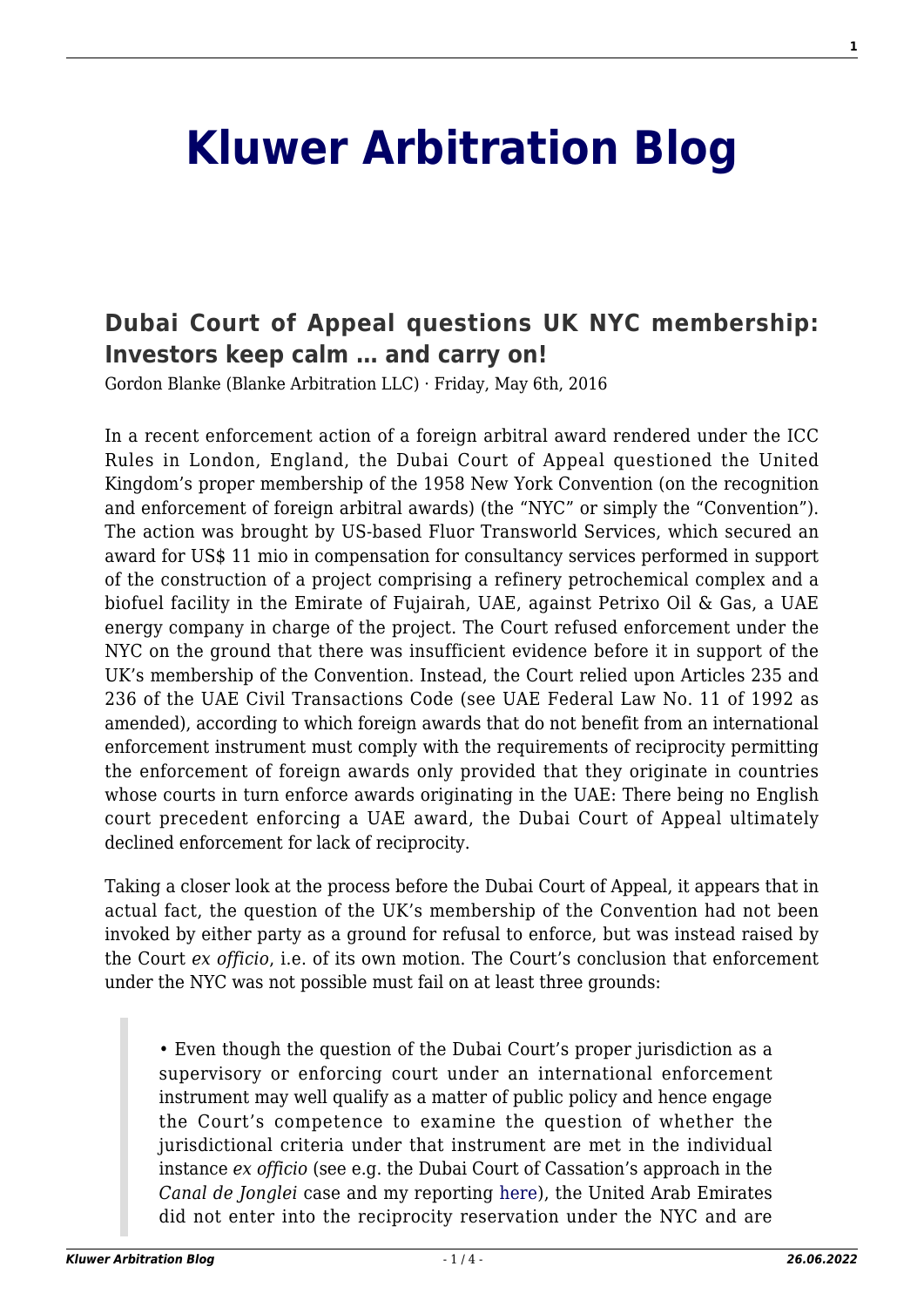therefore estopped from relying on NYC membership as a pre-requisite for enforcement of a foreign arbitral award in the terms of the Convention: In other words, the UAE Courts – including the Dubai Courts – as an emanation of the State (read: the UAE) are bound by the UAE's wide enforcement obligations under the NYC, which extend to non-NYC awards, i.e. awards rendered in non-Convention countries, and as such apply to any foreign arbitral award irrespective of where it has been issued, whether in a Convention or a non-Convention country. This is irrespective of the UAE Courts' examination and its express confirmation of NYC membership of the relevant country of origin in its enforcement actions under the Convention to date (see G. Blanke, "United Arab Emirates" in G. Blanke (ed), *Arbitration in the MENA*, Juris, 2016).

• Even if there were any merit in insisting on NYC membership as a prerequisite for enforcement of foreign arbitral award under the Convention, the UK is clearly a Convention country and proof to that effect is readily available from the United Nations' list of NYC membership, which is easily accessible in its latest version online at http://www.uncitral.org/uncitral/en/uncitral\_texts/arbitration/ NYConvention status.html. What other evidence could possibly be required? In any event, it is common knowledge that the UK is a Convention country and for the Dubai Court of Appeal to shed any doubt on the probative nature of the well-established membership of the NYC is (if anything) a demonstration of embarrassing ignorance! Quite frankly, under public international law, the enforcement obligation under the NYC rests on the UAE and its Courts: If the presiding judge had any doubt on the UK's Convention membership, he should have consulted the United Nations of his own motion to obtain re-assurance of membership (if he then thought that was required as a pre-requisite for enforcement in the prevailing circumstances).

• The Dubai Courts have previously expressed no objections to enforcement under the Convention of foreign arbitral awards rendered in England (see the first successful enforcement action under the NYC before a UAE Court: Case No. 35/2010, ruling of the Fujairah Court of First Instance of 27 April 2010; and the *Maxtel* line of cases culminating in Case No. 132/2012 – A*irmech Dubai LLC v. Maxtel International LLC*, ruling of the Dubai Court of Cassation of 18 September 2012; and my reporting [here\)](http://kluwerarbitrationblog.com/2012/11/21/dubai-court-of-cassation-confirms-enforcement-of-foreign-awards-under-new-york-convention-the-end-of-a-beginning-inshallah/) and as such clearly presumed Convention membership.

It bears mentioning in this context that the UAE, including the Dubai, Courts have consistently consolidated their pro-enforcement practice under the NYC on a number of occasions, whether at first instance, appeal or cassation, over the past six years (see my regular reporting on Kluwer Arbitration Blog and most recently [here](http://kluwerarbitrationblog.com/2015/04/14/dubai-court-of-cassation-further-consolidates-pro-nyc-enforcement-practice/)). Against this background, there cannot be any reasonable doubt that the Dubai Court of Cassation will not overturn the present ruling of the Dubai Court of Appeal and confirm enforcement of the award in the terms of the NYC without the slightest hesitation. Investors may trust in the maturity of the cassation level of the Dubai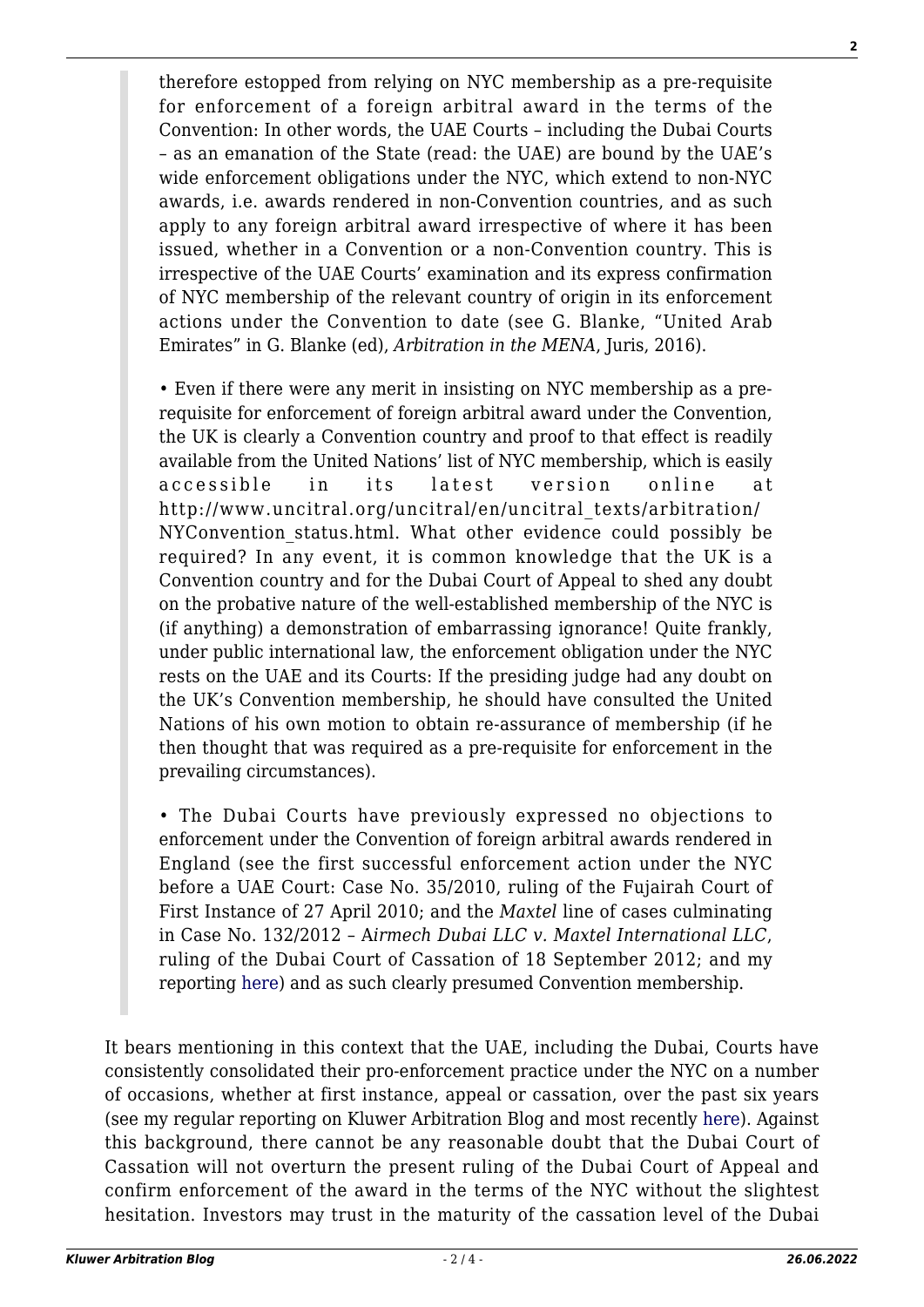Courts in matters of Convention enforcement: It is simply unimaginable for the Dubai Court of Cassation to confirm the jurisdictional errors of the lower court!

For the avoidance of doubt, the Dubai Court of Appeal also considered a further ground of appeal which centred on the question as to whether the ICC International Court of Arbitration had properly scrutinized and approved the issuance of the award. To comply with evidentiary requirements, it was – according to the Court of First Instance – not sufficient for the award creditor to submit an original copy of the award bearing the official stamp of the ICC. In order to meet the burden of proof the award creditor was required to submit a letter from the ICC confirming its administrative involvement in the arbitration process as an arbitral institution and the role it played in scrutinizing and approving the final award. In this commentator's view, an official stamp from the ICC on the face of the award should be sufficient to comply with an enforcing court's evidentiary requirements. It is to be hoped that an increase in familiarity with how the ICC International Court of Arbitration operates will promote a better understanding on part of the Dubai Courts of what is and what is not required to demonstrate (authentic) ICC origin.

In the alternative, irrespective of the final outcome of the appeal process before the Dubai Court of Cassation, investors may draw comfort from the tested role of the DIFC Courts' as a "conduit" or "host" jurisdiction for the recognition and enforcement of foreign arbitral awards for onward execution in onshore Dubai (see my reporting [here\)](http://kluwerarbitrationblog.com/2014/06/07/difc-court-of-first-instance-confirms-its-status-as-host-jurisdiction-for-recognition-of-both-domestic-and-foreign-awards/). In order to avoid the apparently prevailing uncertainties of enforcement before the onshore UAE Courts, international award creditors may consider it a safer option to apply for recognition and enforcement before the DIFC Courts, whose order to recognise and enforce a foreign arbitral award must be recognised by the onshore Dubai Courts under Article 7 of the Judicial Authority Law (see Dubai Law No. 12 of 2004 as amended), which puts in place a regime of mutual recognition between the Dubai and the DIFC Courts.

In the light of the foregoing, the recent developments before the Dubai Court of Appeal will present no more than a temporary cause for concern pending the appeal to cassation: The Dubai Court of Cassation will no doubt rectify the Dubai Court of Appeal's misguided take on the New York Convention and reassure the international arbitration and investment community that the UAE are a NYC-enforcement-friendly country. If all else fails (God forbid!), the DIFC Courts will provide some reassuring safeguards for now. So, investors keep calm … and carry on!

## **Profile Navigator and Relationship Indicator**

*To make sure you do not miss out on regular updates from the Kluwer Arbitration Blog, please subscribe [here](http://arbitrationblog.kluwerarbitration.com/newsletter/). To submit a proposal for a blog post, please consult our [Editorial Guidelines.](http://arbitrationblog.kluwerarbitration.com/editorial-guidelines/)*